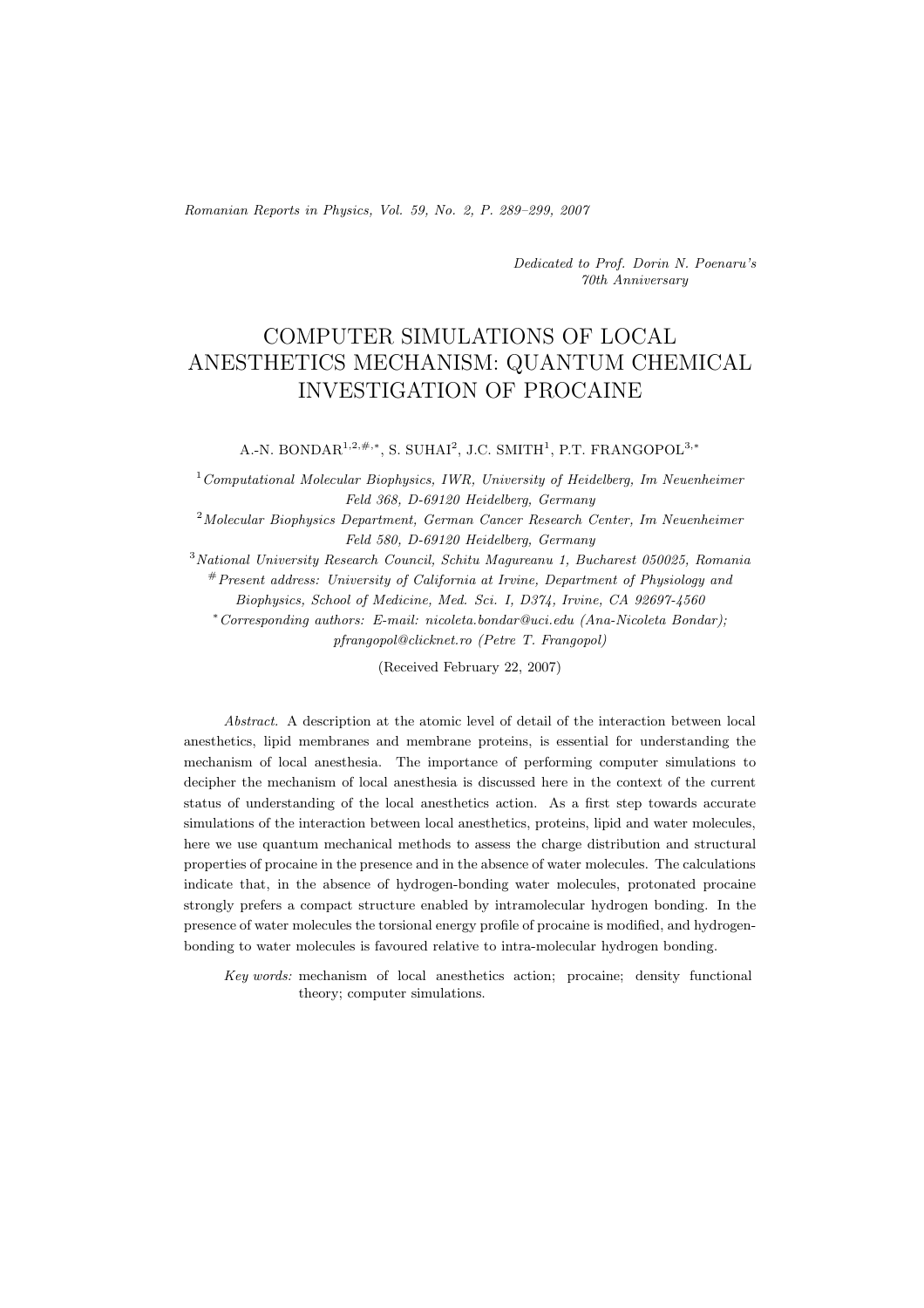### 1. **INTRODUCTION**

Local anesthetics are chemical substances that cause a local and reversible loss of pain sensation. These chemical compounds diffuse through the lipid membrane and interfere with the functioning of voltage-gated sodium channels, inhibiting the propagation of the action potential (for reviews see, e.g., Refs. [1, 2]). In addition to causing anesthesia, local anesthetics impact other proteins with essential cellular roles, such as, e.g., Gαq proteins [3], potassium channel Kv1.1 [4],  $Ca^{2+}$  ATP-ase [5], kinesin [6], or spectrin [7]. This capability to interfere with the functioning of key proteins renders local anesthetics very attractive for pharmacological applications and, as a consequence, aspects of the local anesthetics action have been studied intensively. Although experiments provided valuable information on the physical chemical properties of local anesthetics and on the interaction between local anesthetics, proteins, and lipid membranes, the mechanism of local anesthesia remains controversial. The recent advancements in computer simulation techniques held promise that questions regarding the physical chemical principles of local anesthetics action can be addressed at the atomic level of detail. But reliable molecular dynamics simulations require an accurate description of the structural properties of the local anesthetic, and of the interactions between the local anesthetic and its environment (e.g., water, lipid molecules, or protein groups). Here, we employ quantum chemical calculations to analyze the charge distribution, the structural and torsional properties of the local anesthetic procaine in the presence and in the absence of hydrogen-bonding water molecules.

Tertiary amine local anesthetics, such as procaine (Fig. 1), have an amphiphilic nature and can exist in protonated and unprotonated forms. The hydrophilic tertiary amine group is usually linked, via an amide or ester linkage, to a hydrophobic aromatic group. Both the tertiary amine and the hydrophobic aromatic group are essential for the local anesthetics action, as the formation of complexes between local anesthetics and their receptors in the lipid membrane involves hydrogen bonding, hydrophobic, and  $\pi$ -electron interactions [8, 9, 10, 11, 12].

An essential question regarding the mechanism of local anesthetics is whether local anesthetics engage in non-specific interactions with the lipid bilayer or, local anesthetics bind to specific sites of the sodium channel. Both these hypothesis have been investigated using various experimental approaches, and it appears that an understanding of the mechanism of local anesthesia requires detailed knowledge of the complex interactions between local anesthetics, lipid, water molecules, and the membrane-embedded sodium channel.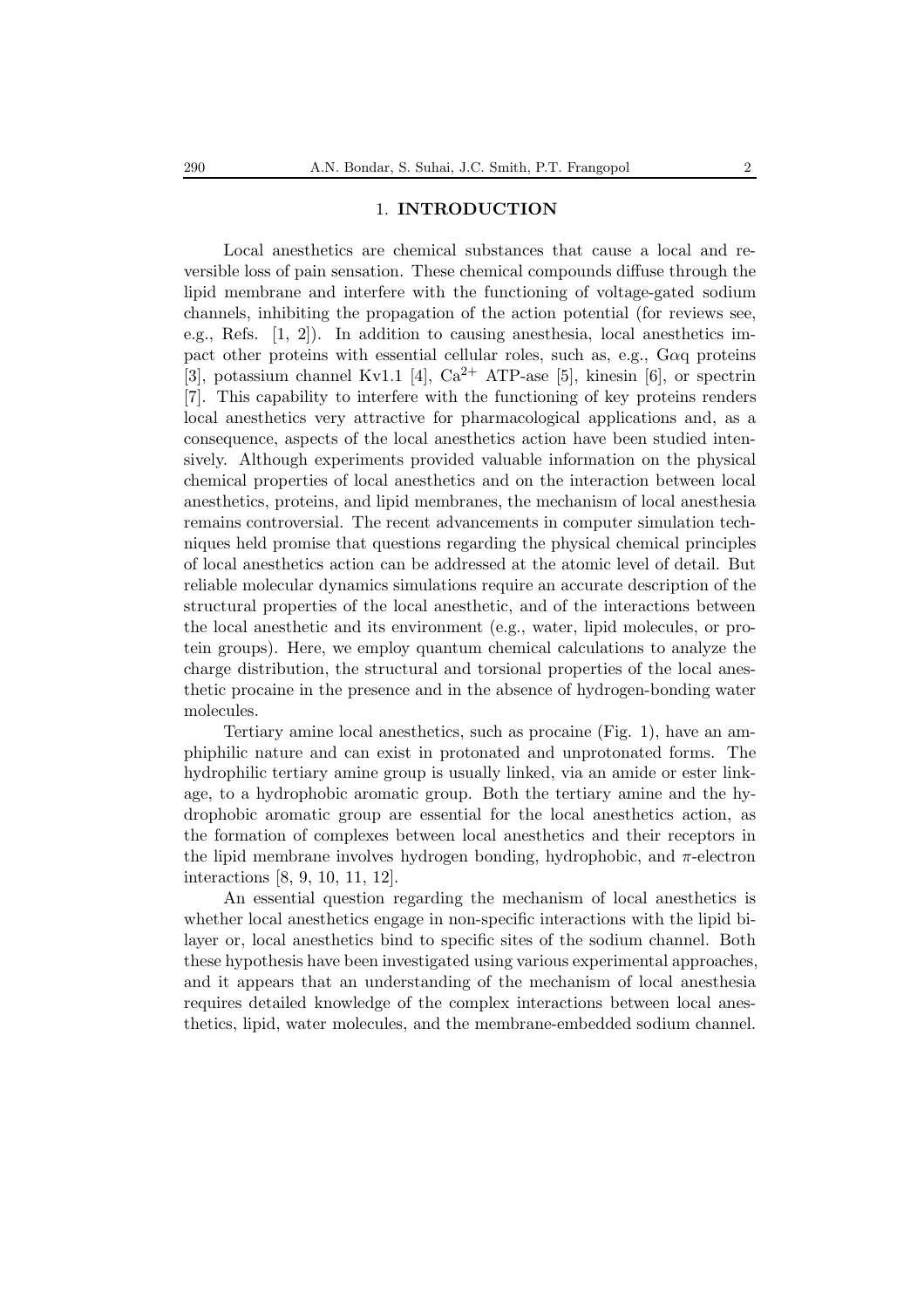

Fig. 1 – Schematic representation of procaine in the unprotonated form. For simplicity, hydrogen atoms are not depicted. R denotes –NH2.

Local anesthetics influence the structural, mechanical, thermodynamical, and dynamical properties of lipid bilayers (reviewed in Ref. [2]; see, e.g., Refs. [13, 14, 15]). The ability of local anesthetics to partition into the hydrophobic environment of model membranes depends on the intrinsic hydrophobicity of the local anesthetic [16], the transient location of the local anesthetic within the lipid membrane depending on the physical-chemical properties of the local anesthetic [17] and on the lipid phase [18]. In the presence of certain hydrophobic ions, the local anesthetic bupivacaine perturbs the mitochondrial membrane to such an extent that there form proton leakage pathways [19].

The interaction between the local anesthetics and sodium channels depends on the channel isoform and on the conformational state of the channel. The functioning of the voltage-gated sodium channels involves protein conformational changes between the resting, open and inactivated states. The resting (closed) state opens in response to depolarization, and then converts into inactive, non-conducting states. The binding affinity of the local anesthetics appears to be higher for the open and inactive states than for the resting state of the channel [20]. The sites for the binding of local anesthetics to the open and inactivated channel might be different [21], and they may become available upon conformational changes of the sodium channel [22, 23]. The binding site for local anesthetics is likely to be located inside the channel pore [24], being lined by the S6 transmembrane segments of the sodium channel (see, e.g., Refs. [10, 23, 25]). Both hydrophobic groups (phenylalanine, leucine, isoleucine) and groups with hydrogen-bonding capability (e.g., asparagines, tyrosine) may be important for local anesthetic binding (see, e.g., Refs. [10, 26]). Protein groups forming the local anesthetics binding site might also interact with ranolazine, a potential antiarrhytmic drug whose structure resembles that of the local anesthetic lidocaine [27].

In addition to the protein groups from the inner pore, groups that are part of the inactivation gate of the sodium channel may engage in specific interactions with local anesthetics. The inactivation gate, which consists of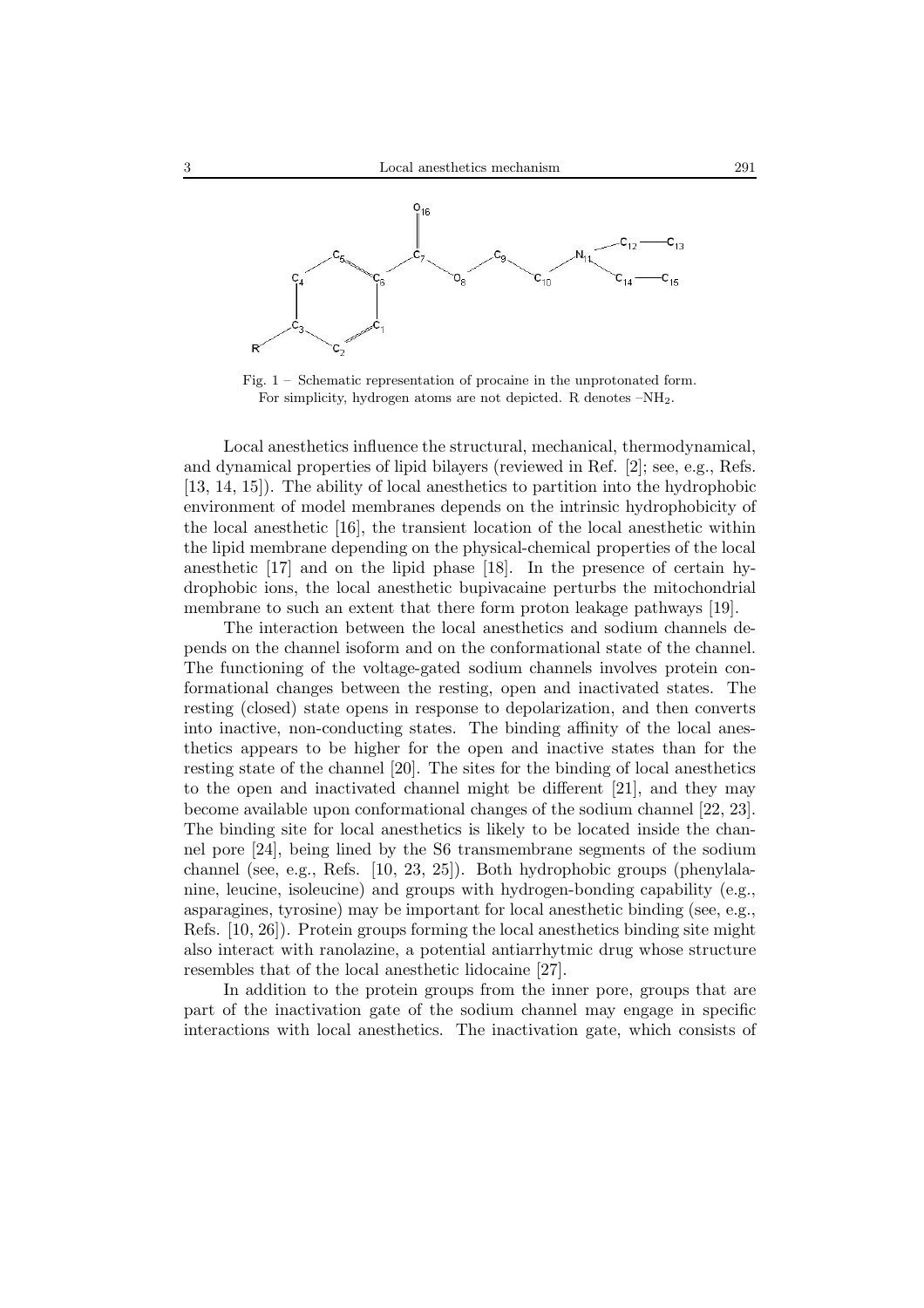the loop connecting domains III and IV of the sodium channel, contains a phenylalanine whose  $\pi$ -stacked interactions with the local anesthetic molecule could stabilize the inactivated state [28]. It had also been proposed that local anesthetics may bind to an additional, external site, leading to drugbound states which retain sodium ion conductivity, albeit with altered channel kinetics [29].

Understanding the interaction between local anesthetics and sodium channels is further complicated by the fact that isoforms of the sodium channels exhibit intrinsic differences in their sensitivity to local anesthetics, and their reaction cycles may also involve various periods of time in which the inactive state of the channel, with which local anesthetics preferentially interact, is available. For example, the cardiac isoform of the sodium channel has a higher binding affinity for lidocaine than, e.g., the skeletal muscle isoform, and is also available in the inactive state for a longer period of time [30]. Specific differences between the amino-acid sequences of two of the S6 segments of the  $\text{Na}_{\text{v}}1.7$  and  $\text{Na}_{\text{v}}1.8$  sodium channels isoforms were suggested to account for the differences in the sensitivity to lidocaine of those two sodium channels [31].

Computer simulations of local anesthetics action are still in an incipient phase. Possible reasons why the interaction between local anesthetics and sodium channels has been little studied by computational approaches reside in the lack of optimized molecular mechanics parameters for the local anesthetic molecules, and of accurate structural information about the sodium channel. Recently, computer modelling of the sodium channel provided useful information on putative conformations of the channel pore, and led to the suggestion that the block of sodium channel might be mainly electrostatic [9]. Given the inaccuracies that could be associated with structural models obtained from homology modelling [32], validation of the electrostatic interactions scenario requires experiments and reliable computer simulations.

Quantum chemical studies assessed the local anesthetics physical chemical properties [33, 34, 35], and aspects of the interaction of local anesthetics with water molecules [33], ions, peptide, and phosphate group models [35]. AM1 quantum mechanical studies in which continuum models were used to describe the solvent found low-energy conformers of the protonated tertiary amine anesthetics characterized by intramolecular hydrogen bonding [34]. This is important, because the molecular size of a local anesthetic may influence the access of the drug to the sodium channel [36] and, moreover, protonated local anesthetics with compact geometries as result of intramolecular hydrogen bonding should be more hydrophobic and hence could enter the lipid membrane [34]. The formation of compact conformers via intramolecular hydrogen bonding could also explain the suggestion that cationic local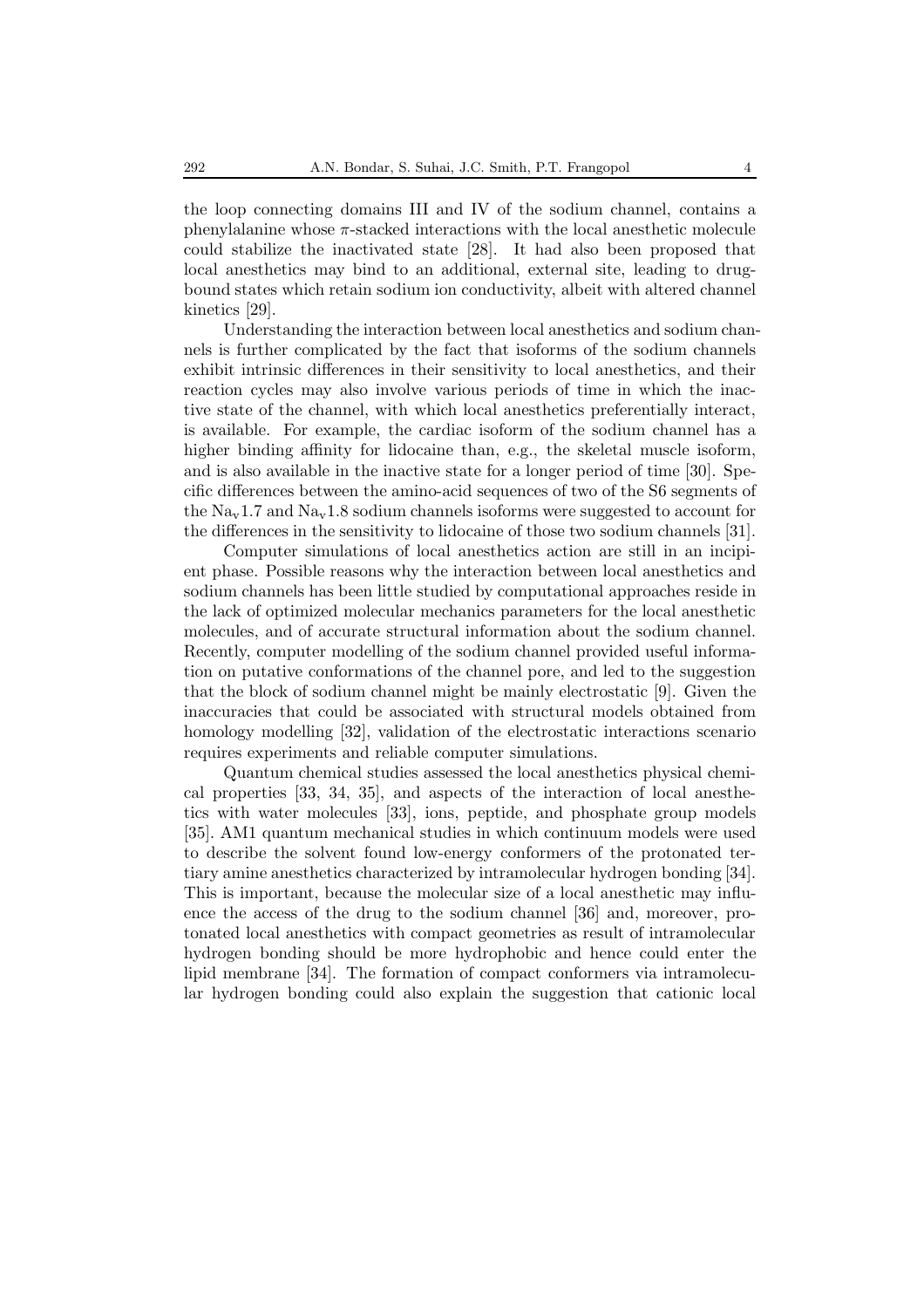anesthetics dissociating from the closed sodium channel might escape into the lipid membrane [37].

The capability of local anesthetics to form inter-molecular hydrogen bonds is another essential property that might determine the structure and dynamics of complexes formed by local anesthetics with water, lipid and protein molecules. Molecular dynamics simulations of lidocaine in a dimyristoyl phosphatidylcholine (DMPC) bilayers indicated strong hydrogen-bonding interactions between a solvent water molecule and the tertiary amine nitrogen of protonated lidocaine [38]. Unlike the neutral form, protonated lidocaine also engages in hydrogen-bonding interactions with the lipid headgroups [38].

Here, the impact of hydrogen-bonding water molecules on the charge distribution and torsional properties of procaine is investigated using Density Functional Theory methods. The results discussed here will be valuable for deriving a set of optimized molecular mechanics parameters to be used in molecular dynamics simulations.

#### 2. **METHODS**

Two different sets of calculations were performed as follows. In the first set of calculations, the charge distribution of the protonated and unprotonated forms of procaine was computed in the absence of water molecules and in the presence of three, and respectively two water molecules. In the case of protonated procain, the three water molecules hydrogen bond to the amide, carbonyl, and tertiary amine groups, whereas in the case of neutral procaine the two water molecules hydrogen bond to the amide and carbonyl groups, respectively. Using the Gaussian03 software [39], the protonated and unprotonated procaine molecules (with and without water molecules) were geometry-optimized at the B3LYP/6-31G\*\* level. The electrostatic potential fitting partial charges were computed using the Chelpg module of Gaussian03.

In the second set of calculations, a search for possible geometries of the protonated procaine molecule was performed using constrained geometry optimizations and then the Conjugate Peak Refinement algorithm (CPR, [40]). The calculations were performed in the absence and in the presence of water molecules, using the approximate Density Functional Theory method SCC-DFTB (self-consistent charge density functional tight binding [41]).

### 3. **RESULTS AND DISCUSSION**

The action of local anesthetics involves complex interactions between local anesthetics, water, lipid, and protein molecules. In what follows, we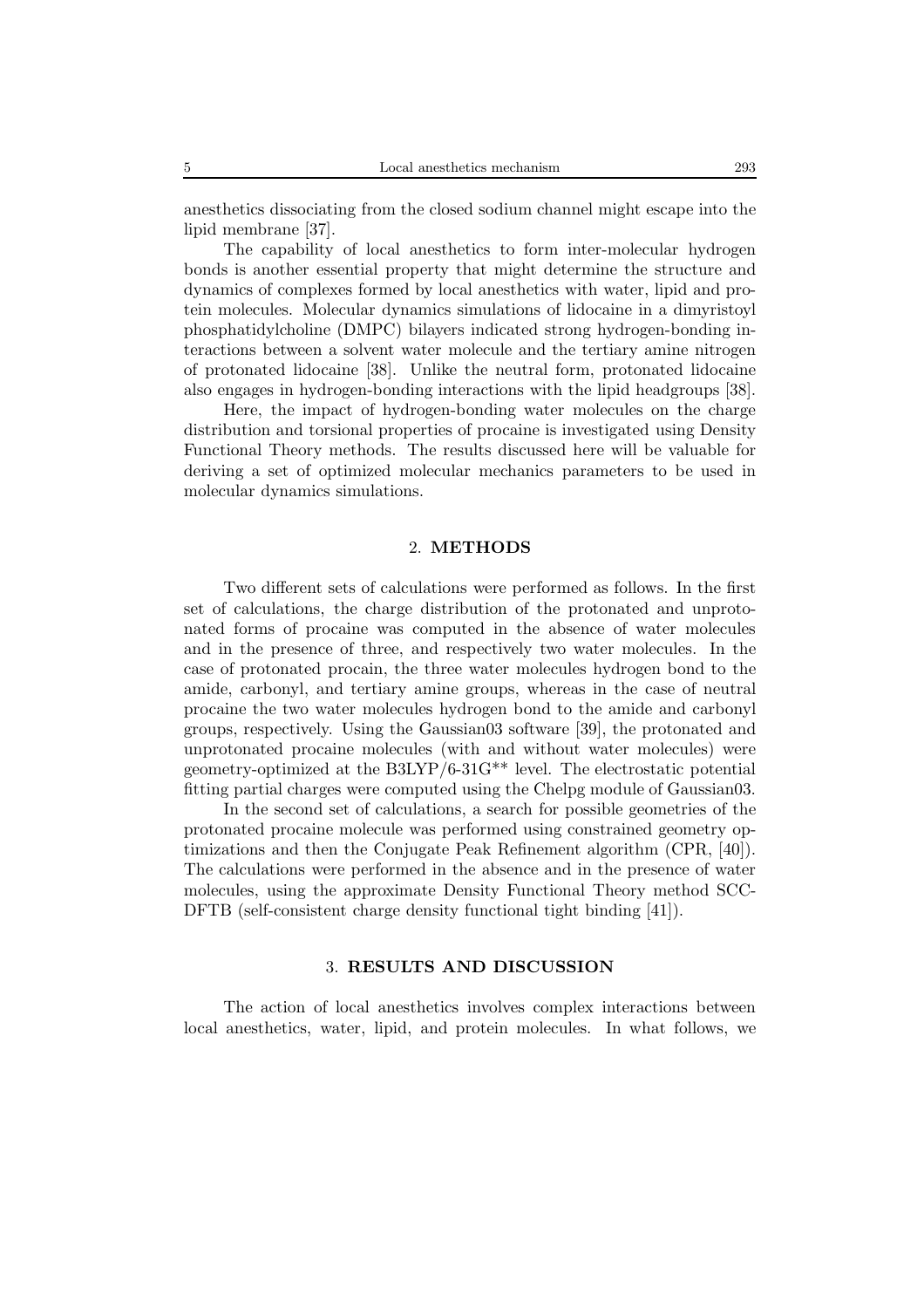discuss the impact of hydrogen-bonding water molecules on the charge distribution and the preferred geometry of the local anesthetics molecule procaine based on quantum chemical calculations.

The analysis of the partial charge distribution indicates a significant impact of the hydrogen-bonding water molecule on the charge of the tertiary amine nitrogen atom, protonated or unprotonated  $(N_{11};$  see Fig. 1 for numbering of the procaine atoms). At the B3LYP/6-31G\*\* level, the partial charge of the neutral amine nitrogen N<sub>11</sub> is  $-66.837 \times 10^{-2}e$  in the presence of hydrogen-bonding water, as compared to  $15.429 \times 10^{-2}e$  in the absence of water. In the case of protonated procaine, the partial charge on the  $N_{11}$  atom is  $-13.777 \times 10^{-2}e$  in the presence of water, and  $25.832 \times 10^{-2}e$  in the absence of the hydrogen-bonding water molecule. This effect of water molecules on the charge distribution of procaine will need to be accounted for in molecular dynamics simulations of procaine.



Fig. 2 – Minimum-energy profile for torsion around the  $C_6 - C_7$  bond in the absence of hydrogen-bonding water molecules. The reaction coordinate  $\lambda$ , gives the sum of the change in all atomic coordinates along the path, measured as root-mean-squared differences [40].  $\lambda$  was normalized to the total length of the path. The  $C_5-C_6-C_7-O_8$  dihedral angle is  $-197.7°$  at  $\lambda = 0$ , and  $0.8^\circ$  at  $\lambda = 1$ . The energies are SCC-DFTB-optimized values (in kcal/mol), taken relative to the energy value at  $\lambda = 0$ . Insets show the geometry of the procaine molecule along the pathway.

The energy profile for twisting around the  $C_6-C_7$  bond indicates that the intrinsic energy barrier could allow moderate bond twisting without a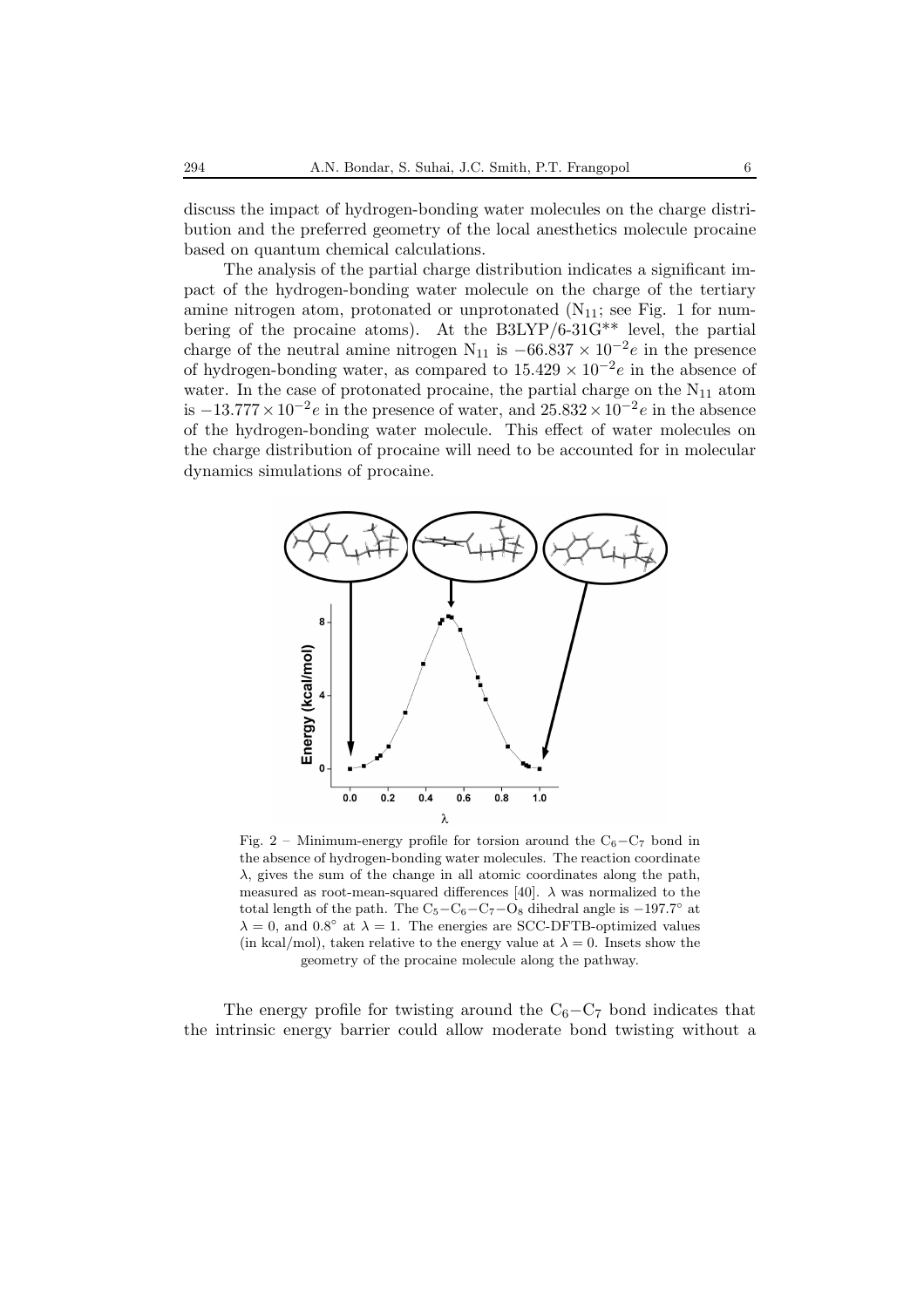significant energy cost. For example, in the gas-phase, it costs ∼ 3 kcal/mol to twist the C<sub>6</sub>−C<sub>7</sub> bond by 33 degrees ( $\lambda$  = 0.3 in Fig. 2), and ∼ 6 kcal/mol to twist the C<sub>6</sub> $-C_7$  bond by 53 degrees ( $\lambda = 0.4$  in Fig. 2).



Fig. 3 – Minimum-energy profile for torsion around the C9*−*C<sup>10</sup> bond in the absence (A) and in the presence (B) of hydrogen-bonding water molecules. In panel (A), the  $O_8-C_9-C_{10}-N_{11}$  dihedral angle is 177.2<sup>°</sup> at  $\lambda = 0$ , and  $-26.7°$  at  $\lambda = 1$ . In panel (B), the values of the dihedral angle are 178.7° at  $\lambda=0$  and  $-41.4^{\circ}$  at  $\lambda=1.$ 

In the absence of water molecules, intra-molecular hydrogen bonding between the carbonyl and the protonated amine nitrogen group leads to the formation of a more compact geometry that is  $\sim$  5 kcal/mol lower in energy than the extended geometry. In the lowest-energy conformer  $(\lambda = 1$  in Fig. 3A), the distance between the protonated tertiary amine nitrogen  $(N_{11})$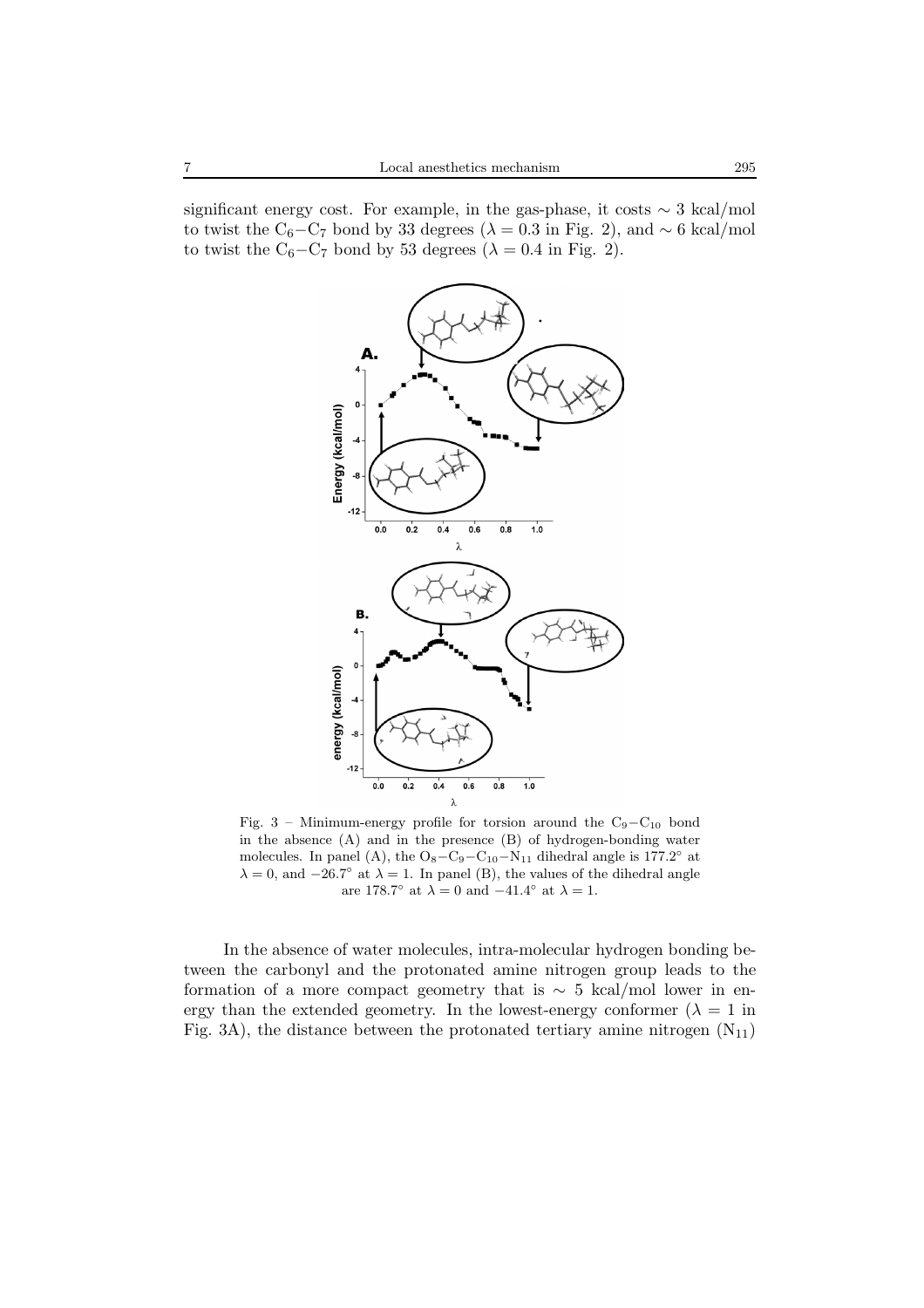and the carbonyl oxygen ( $O_{16}$ ) is 2.7 Å, and the  $N_{11}-O_{16}-H_{11}$  angle is 14.8°. Breaking this strong intra-molecular hydrogen via rotation around the  $C_9-C_{10}$ bond requires 8.3 kcal/mol (Fig. 3A). Such a geometry characterized by intramolecular hydrogen bonding could allow incorporation of protonated procaine in the hydrophobic environment of a lipid membrane, or in a hydrophobic protein pocket.

Relative to the gas-phase calculation above, the presence of hydrogenbonding water molecules changes significantly the energy profile and structural changes associated with the rotation around the  $C_9-C_{10}$  bond of protonated procaine. Relocation of water molecules accompanies the rotation around the C9−C<sup>10</sup> bond, such that the hydrogen bond with the carbonyl and tertiary amine nitrogen groups are preserved. As a consequence, there is no longer a direct, intra-molecular hydrogen bond between these two groups. In the lowest-energy conformer ( $\lambda = 1$  in Fig. 3B), the distance between the O<sub>16</sub> and  $N_{11}$  atoms is 3.6 Å, which is too long for a hydrogen bond. Instead, the carbonyl and tertiary amine nitrogen groups engage in strong  $(2.7 - 2.8 \text{ Å})$ hydrogen bonds with water molecules (see insets in Fig. 3B).

# 4. **CONCLUSION**

The procaine local anesthetic is a relatively flexible molecule whose geometry can be significantly influenced by water molecules. In the absence of water, the lowest-energy geometry of protonated procaine is characterized by a strong intra-molecular hydrogen bond. This hydrogen bond is no longer formed in the presence of water molecules. In that latter case, the tertiary amine nitrogen and the carbonyl groups hydrogen bond to water molecules. The results discussed here will be useful for deriving optimized molecular mechanics parameters for molecular dynamics simulations.

# REFERENCES

- 1. Catterall, W.A., Common modes of drug action on  $Na<sup>+</sup>$  channels: local anesthetics, antiarrhytmics and anticonvulsants, TIPS, **8**, 57–65 (1987).
- 2. Frangopol, P.T., and Mihailescu, D., Interactions of some local anesthetics and alcohols with membranes, Colloids and Surfaces B: Biointerfaces, **22**, 3-22 (2002).
- 3. Hollmann, M.W., DiFazio, C.A., and Durieux, M.E., Ca-signaling G-protein-coupled receptors: a new site of local anesthetic action?, Reg. Anesthesia and Pain Med., **26**, 565–571 (2001).
- 4. Elliot, A.A., Harrold, J.A., Newman, J.P., and Elliot, J.R., Open channel block and open channel destabilization: constrasting effects of phenol,  $TEA^+$  and local anesthetics on Kv1.1 K<sup>+</sup> channels, Toxicol. Lett., **100–101**, 277–285 (1998).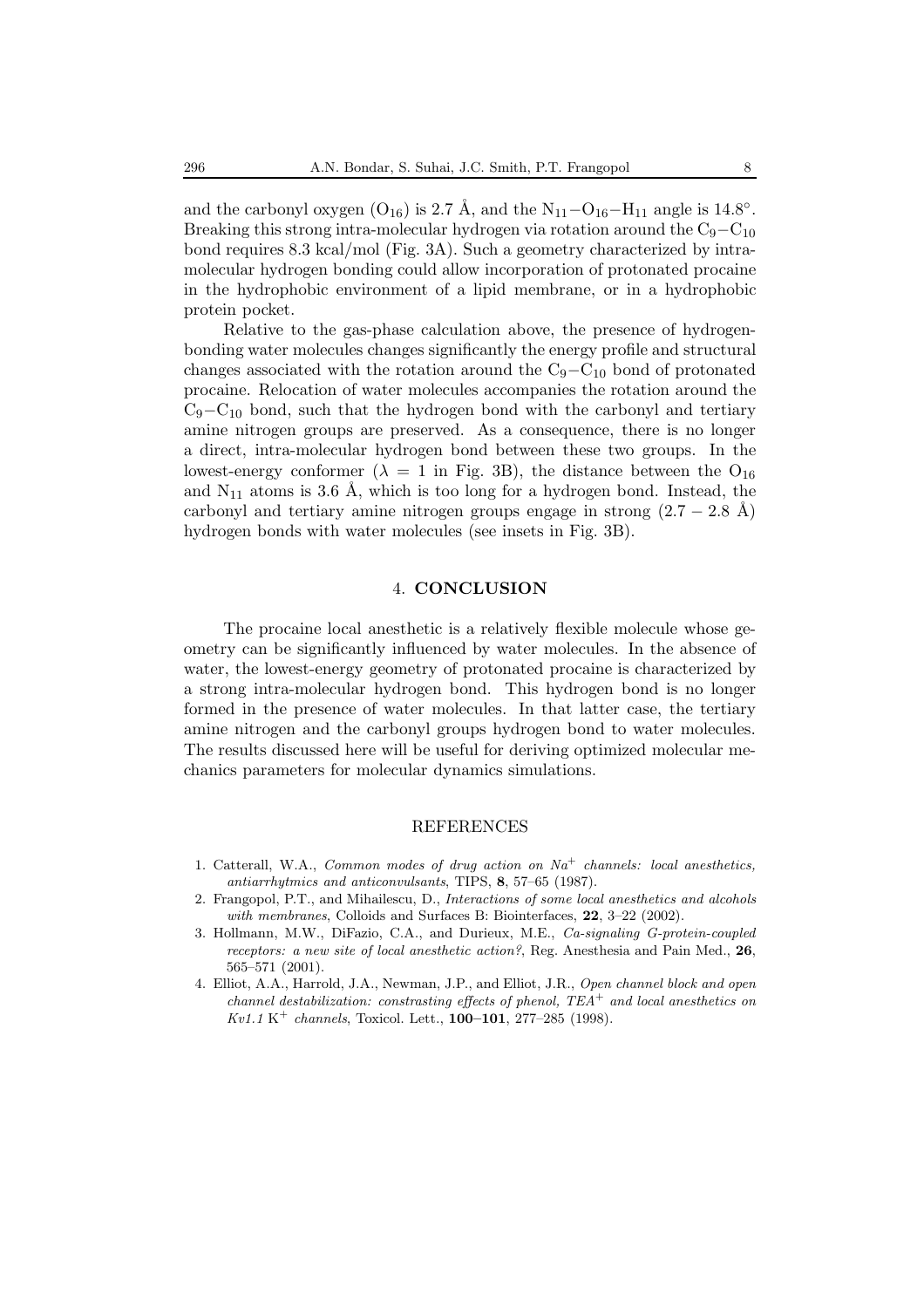- 5. Wolosker, H., Pacheco, A.G.F., and de Meis, L., Local anesthetics induce fast  $Ca^{2+}$ efflux through a nonenergized state of the sarcoplasmic reticulum Ca2+*−*ATPase, J. Biol. Chem., **267**, 25, 5785–5789 (1992).
- 6. Miyamoto, Y., Muto, E., Mashimo, T., Iwane, A.H., Yoshiya, I., and Yanagida, T., Direct inhibition of microtubule-based kinesin motility by local anesthetics, Biophys. J., **78**, 940–949 (2000).
- 7. Mondal, M., and Chakrabarti, A., The tertiary amine local anesthetic dibucaine binds to the membrane skeletal protein spectrin, FEBS Lett., **532**, 396–400 (2002).
- 8. Fraceto, L.F., Oyama, S. Jr., Nakaie, C.R., Spisni, A., de Paula, E., and Pertinhez, T.A., Interaction of local anesthetics with a peptide encompassing the IV/S4-S5 linker of the Na<sup>+</sup> channel, Biophys. Chem., **123**, 29–39 (2006).
- 9. Lipkind, G.M., Fozzard, H.A., Molecular modelling of local anesthetic drug binding by voltage-gated sodium channels, Mol. Pharmacol., **68**, 1611–1622 (2005).
- 10. Ragsdale, D.S., McPhee, J.C., Scheuer, T., and Catterall, W.A., Molecular determinants of state-dependent block of Na<sup>+</sup> channels by local anesthetics, Science, **265**, 1724–1728 (1994).
- 11. Sax, M., and Pletcher, J., Local anesthetics: significance of hydrogen bonding in mechanism of action, Science, **166**, 1546–1548 (1969).
- 12. Zamponi, G.W., and French, R.J., Amine blockers of the cytoplasmic mouth of sodium channels: a small structural change can abolish voltage dependence, Biophys. J., **67**, 1015–1027 (1994).
- 13. Baciu, M., Holmes, M.C., and Leaver, M.S., Morphological transitions in model membrane systems by the addition of anesthetics, J. Phys. Chem., B **111**, 909–917 (2007).
- 14. Bötner, M., and Winter, R., Influence of the local anesthetic tetracaine on the phase behaviour and the thermodynamic properties of phospholipid bilayers, Biophys. J., **65**, 2041–2046 (1993).
- 15. Yun, I., Cho, E.-S., Jang, H.-O., Kim, U.-K., Choi, C.-H., Chung, I.-K., Kim, I.-S., and Wood, W.G., Amphiphilic effects of local anesthetics on rotational mobility in neuronal and model membranes, Biochim. Biophys. Acta, **1564**, 123–132 (2002).
- 16. Matsuki, H., Kaneshina, S., Kamaya, H., and Ueda, I., Partitioning of charged local anesthetics into model membranes formed by cationic surfactant: Effect of hydrophobicity of local anesthetic molecules, J. Phys. Chem., B **102**, 3295–3304 (1998).
- 17. Fraceto, L.F., Spisni, A., Schreier, S., and de Paula, E., Differential effects of uncharged aminoamide local anesthetics on phospholipid bilayers, as monitored by 1H-NMR measurements, Biophys. Chem., **115**, 11–18 (2005).
- 18. Hutterer, R., Kräamer, K., Schneider, F.W., and Hof, M., The localization of the local anesthetic tetracaine in phospholipid vesicles: a fluorescence quenching and resonance energy transfer study, Chem. Phys. Lipids, **90**, 11–23 (1997).
- 19. Terada, H., Shima, O., Yoshida, K., and Shinohara, Y., Effects of the local anesthetic bupivacaine on oxidative phosphorylation in mitochondria, J. Biol. Chem., **265**, 7837– 7842 (1990).
- 20. Ragsdale, D.S., Scheuer, T., and Catterall, W.A., Frequency and voltage-dependent inhibition of type IIA  $\mathrm{Na}^+$  channels, expressed in a mammalian cell line, by local anesthetic, antiarrhytmic, and anticonvulsant drugs, Mol. Pharmacol., **40**, 756–765 (1991).
- 21. Zamponi, G.W., and French, R.J., Dissecting lidocaine action: diethylamide and phenol mimic separate modes of lidocaine block of sodium channels from heart and skeletal muscle, Biophys. J., **65**, 2335–2347 (1993).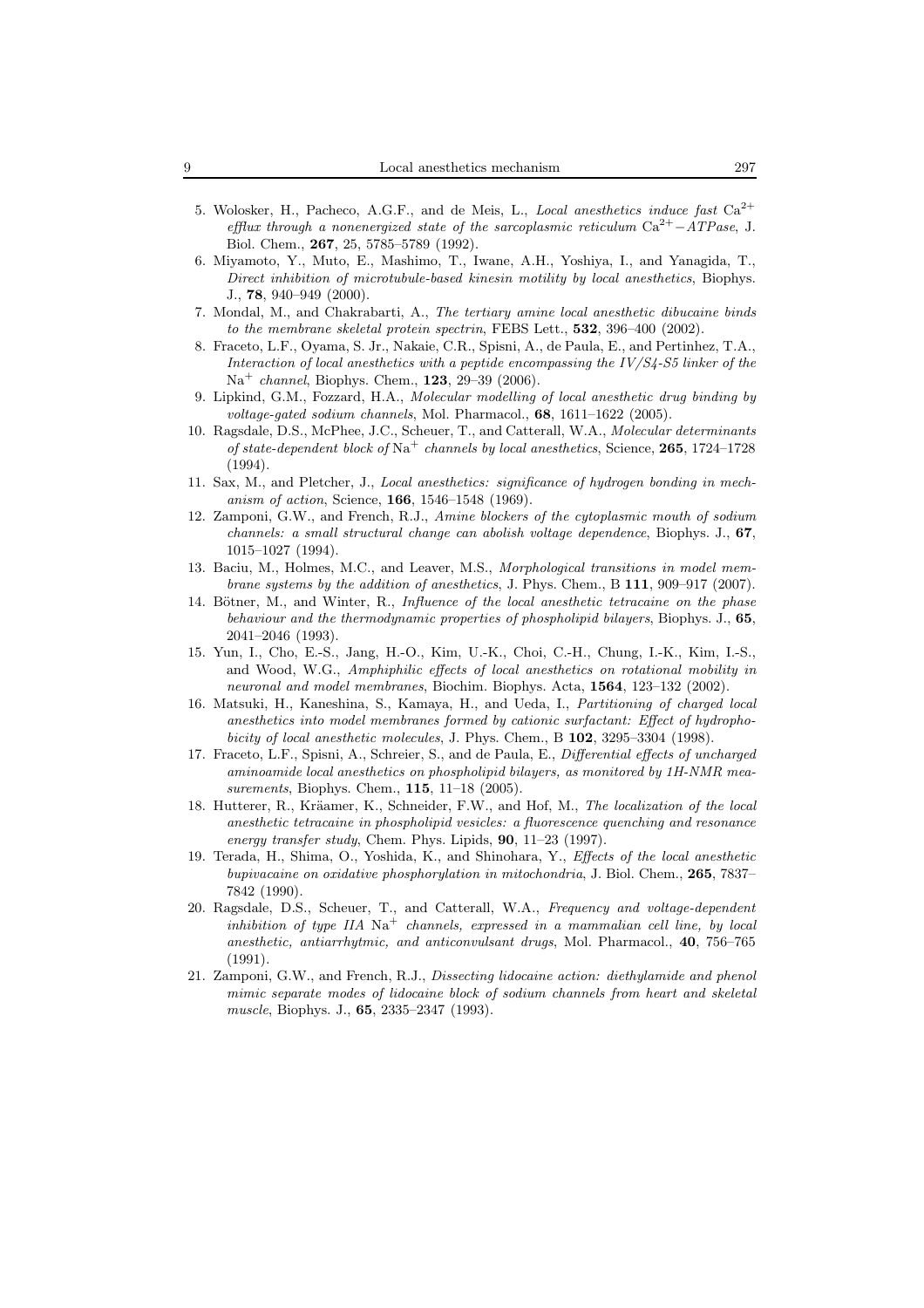- 22. Smith, J.A.M., Amagasu, S.M., Hembrador, J., Axt, S., Chang, R., Church, T., Gee, C., Jacobsen, J.R., Jenkins, T., Kaufman, E., Mai, N., and Vickery, R.G., Evidence for a multivalent interaction of symmetrical, n-linked, lidocaine dimers with voltage-gated Na<sup>+</sup> channels, Molecular Pharmacology, **69**, 921–931 (2006).
- 23. Yarov-Yarovoy, Brown, J., Sharp, E.M., Clare, J.J., Scheuer, T. and Catterall, W.A., Molecular determinants of voltage-dependent gating and binding of pore-blocking drugs in transmembrane segment IIIS6 of the Na<sup>+</sup> channel  $\alpha$  subunit, J. Biol. Chem., 276, 20–27 (2001).
- 24. Cahalan, M.D., and Almers, W., Interactions between quaternary lidocaine, the sodium channel gates, and tetrodoxin, Biophys. J., **27**, 39–56 (1979).
- 25. Yarov-Yarovoy, McPhee, J.C., Idsvoog, D., Pate, C., Scheuer, T. and Catterall, W.A., Role of amino acid residues in transmembrane segments IS6 and IIS6 of the Na<sup>+</sup> channel  $\alpha$  subunit in voltage-dependent gating and drug block, J. Biol. Chem., 277, 35393–35401 (2002).
- 26. Li, H.-L., Galue, A., Meadows, L., and Ragsdale, D.S., A molecular basis for the different local anesthetic affinities of resting versus open and inactivated states of the sodium channel, Mol. Pharmacol., **55**, 134–141 (1999).
- 27. Fredj, S., Sampson, K.J., Liu, H., and Kass, R.S., Molecular basis of ranolazine block of LQT-3 mutant sodium channels: evidence for site of action, British J. Pharmacol., **148**, 16–24 (2006).
- 28. Kuroda, Y., Ogawa, M., Nasu, H., Terashima, M., Kasahara, M., Kiyama, Y., Wakita, M., Fujiwara, Y., and Nakagawa, T., Locations of local anesthetic dibucaine in model membranes and the interaction between dibucaine and a  $\mathrm{Na}^+$  channel inactivation gate peptide as studied by  ${}^{2}H$ - and  ${}^{1}H$ -NMR spectroscopies, Biophys. J., **71**, 1191– 1207 (1996).
- 29. Baumgarten, C.M., Makielski, J.C., and Fozzard, H.A., External site for local anesthetic block of cardiac  $Na^+$  channels, J. Mol. Cell. Cardiol., **23**, 85–93 (1991).
- 30. Wang, D.W., Nie, L., George, A.L., and Bennett, P.B., Distinct local anesthetic affinities in Na<sup>+</sup> channel subpores, Biophys. J., **70**, 1700–1708 (1996).
- 31. Chevrier, P., Vijayaragavan, K., and Chahine, M., Differential modulation of  $\text{Na}_{\text{v}}1.7$ and  $\text{Na}_{\text{v}}$  1.8 peripheral nerve sodium channels by the local anesthetic lidocaine, British J. Pharmacol., **142**, 576–584 (2004).
- 32. Oliveira, L., Hulsen, T., Hulsik, D.L., Paiva, A.C.M., and Vriend, G., Heavier-than-air flying machines are impossible, FEBS Lett., **564**, 269–273 (2004).
- 33. Bernardi, R.C., Gomes, D.E.B., Pascutti, P.G., Ito, A.S., and Ota, A.T., Theoretical studies on water-tetracaine interaction, Int. J. Quantum Chem., **106**, 1277–1282 (2006).
- 34. Delphino, J., Neto, D.M., and De Alencastro, R.B., Theoretical studies on local anesthetics: procaine, lidocaine, tetracaine, bupivacaine, and dibucaine – neutral and monoprotonated, Int. J. Quantum Chem., **61**, 959–980 (1997).
- 35. Remko, M., and Scheiner, S., Ab initio investigation of interactions between models of local anesthetics and receptor: complxes involving amine, phosphate, amide,  $\text{Na}^+$ , K<sup>+</sup>, Ca2+, and Cl−, J. Pharm. Sci., **77**, 304–308 (1988).
- 36. Courtney, K.R., Why do some drugs preferentially block open sodium channels ?, J. Mol. Cell. Cardiol., **20**, 461–464 (1988).
- 37. Chernoff, D.M., and Strichartz, G.R., Kinetics of local anesthetic inhibition in neuronal sodium currents. pH and hydrophobicity dependence, Biophys. J., **58**, 69–81 (1990).